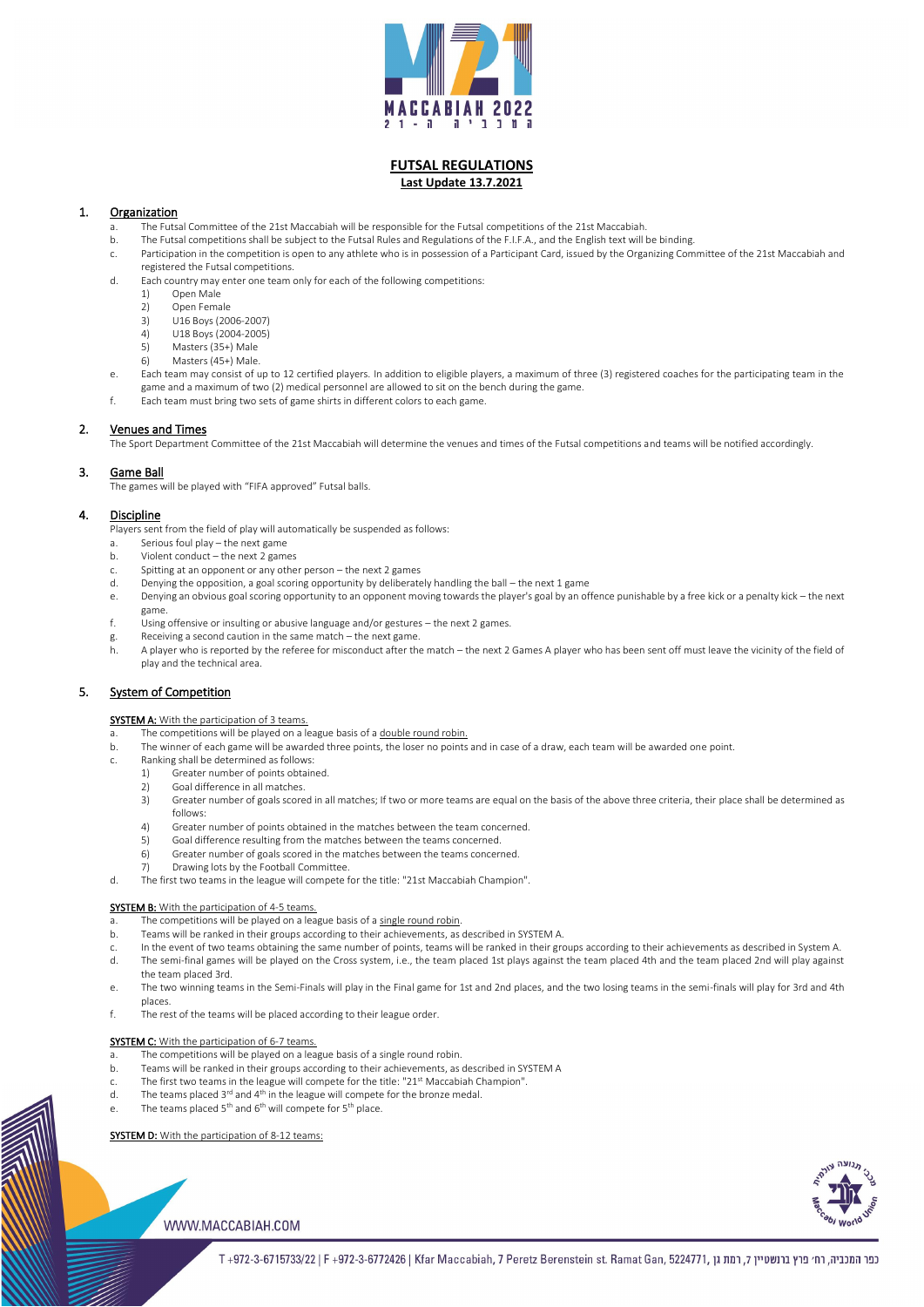

- a. The teams will be divided into 2 groups: The first team in the 20th Maccabiah will head group A. The second team in the 20th Maccabiah will head group B.
- b. The teams placed third and fourth in the 20th Maccabiah will be drawn for second place in the groups. All the other teams will be placed in the groups by a draw.
- c. In the event that after the draw, one or more teams will not appear and a situation arises whereby a group is short of two teams, the team drawn last will be moved from one group to another.
- d. Teams will be classified in their groups according to their achievements, as described in system A.
- e. The semi-final games will be played on the Cross system, i.e., the team placed first in Group A will play against the team placed second in Group B and the team placed second in Group A will play against the team placed first in Group B.
- f. The two winning teams in the semi-finals will play in the final game for 1st and 2nd places, and the two losing teams in the semi-finals will play for 3rd and 4th places.
- g. The teams placed 3rd and 4th in each group will play on the same system for places 5-8.

- a. The competitions will be played on a league basis of a single round robin.
- b. The teams will be divided into 2 groups: The first team in the 20th Maccabiah will head group A. The second team in the 20th Maccabiah will head group B.
- c. The teams placed third and fourth in the 20th Maccabiah will be drawn for second place in the groups. All the other teams will be placed in the groups by a draw. REMARK: If any of the top four (4)\* seeded teams (according to standings at the 20th Maccabiah) do not participate in the relevant competition at the 21<sup>st</sup> Maccabiah, then the vacancy or vacancies will be filled first by moving up the participating seeded teams and then the remaining vacancies of the top four seeded placements will be filled, in order, in accordance with the final standings at the 20th Maccabiah up to 8<sup>th</sup> place. Should there still be any vacancies the places will be filled by a draw among the remaining teams in the competition. Both the U16 and U18 competitions will use seeding in accordance with the final standings of the junior competition at the 20th Maccabiah.
- d. In the event that after the draw, one or more teams will not appear and a situation arises whereby a group is short of two teams, the team drawn last will be moved from one group to another.
- e. Teams will be ranked in their groups according to their achievements, as described in SYSTEM A
- f. The first team in each group the league will compete for the title: "21st Maccabiah Champion".
- g. The teams in  $2^{nd}$  place in each group will compete for the bronze medal.
- h. The teams in  $3<sup>rd</sup>$  place in each group will compete for the 5th place.
- i. The teams in  $4<sup>th</sup>$  place in each group will compete for the 7th place.

## SYSTEM F: With the participation of 15 teams:

### SYSTEM E: With the participation of 13-14 teams

- a. The first round will be a one-round league system and the teams will be placed accordingly in each group as described in SYSTEM A (a + b)
- b. The teams will be divided into 3 groups.
- c. The teams will be divided into 3 groups. Groups A, B and C will consist of 5 teams each.
	- 1) Group A: 1st and 6th from the 20th Maccabiah.
	- 2) Group B: 2nd and 5th from the 20th Maccabiah.
	- 3) Group C: 3rd and 4th from the 20th Maccabiah.

In the event that there are vacancies due to the non-participation of any of the top 8 placed teams, the vacancy will be filled by moving up the existing seeded teams and any further vacancies will be filled by open draw.

The rest of the teams will be seeded in the groups by a draw.

*REMARK*: If any of the top six (6) seeded teams (according to standings at the 20th Maccabiah) do not participate in the relevant competition at the 21st Maccabiah, then the vacancy or vacancies will be filled first by moving up the participating seeded teams and then the remaining vacancies of the top six seeded placements will be filled, in order, in accordance with the final standings at the 20th Maccabiah up to 8th place. Should there still be any vacancies the places will be filled by a draw among the remaining teams in the competition. Both U16 and U18 competitions will use seeding in accordance with the final standings of the junior competition at the 20th Maccabiah.

- d. The Quarterfinals will include 8 teams as follows:
	- 1) The winners and runners up of each group (=6), plus the two (2) best 3rd placed teams according to their record as described in System A.
	- 2) The Quarter Finals will be played on a knock-out system to be drawn as follows: The winners of Groups A (QF 1), B (QF 2), C (QF 3) and best runner-up (QF 4) according to System A (a + b), will each be drawn against the remaining 4 qualifying teams in such a way that they cannot be drawn against a team from the same group.
	- 3) The procedure to be followed is as follows: The names of the 3 group winners plus the best runner up will be put in bowl #1 and the remainder in bowl #2. One team is drawn out of bowl #1 and the team(s) in bowl #2 from the same group will be removed and the drawn made. The names of the team(s) removed from bowl #2 will then be replaced and the procedure repeated until all 4 games are drawn.
- e. In the Semi Finals teams will play as follow:
	- 1) Winner Quarter Final 1 Winner Quarter Final 3
	- 2) Winner Quarter Final 2 Winner Quarter Final 4
- f. Games for places 1 to 4 will be held as follows:
	- 1) Loser Semi-final 1 Loser Semi-final 2 for places 3-4.
	- 2) Winner Semi-final 1 Winner Semi-final 2 in the Final game for places 1-2.
- g. Parallel to the final games, losers in the quarterfinals will play for places 5-8, as described in paragraph (c + d). In the event that a team does not fulfill its play-off game, the game will be awarded to its opponent.

#### **SYSTEM G:** With the participation of 16 or more teams:

- a. The first round will be a one-round league system and the teams will be placed accordingly in each group as described in SYSTEM A (a + b)
- b. Teams will be divided into 4 groups with the 8 leading teams from the 20th Maccabiah heading the Groups as follows:
- 1) Group A: 1st and 8th from the 20th Maccabiah.
	- 2) Group B: 2nd and 7th from the 20th Maccabiah.
	- 3) Group C: 3rd and 6th from the 20th Maccabiah.
	- 4) Group D: 4th and 5th from the 20th Maccabiah.
	- The rest of the teams will be seeded into the groups by a draw.

- c. The Quarterfinals will include 8 teams (the two first placed in the league) and will play in a Knockout System as follows:
	- 1st Group A 2nd. Group C
	- 1st Group B 2nd Group D
	- 1st Group C 2nd Group A
	- 1st Group D 2nd Group B
- d. In the Semi Finals teams will play as follow:



# WWW.MACCABIAH.COM

כפר המכביה, רח׳ פרץ ברנשטיין 7, רמת גן ,072-14271, T+972-3-6715733/22 | F+972-3-6772426 | Kfar Maccabiah, 7 Peretz Berenstein st. Ramat Gan, 5224771